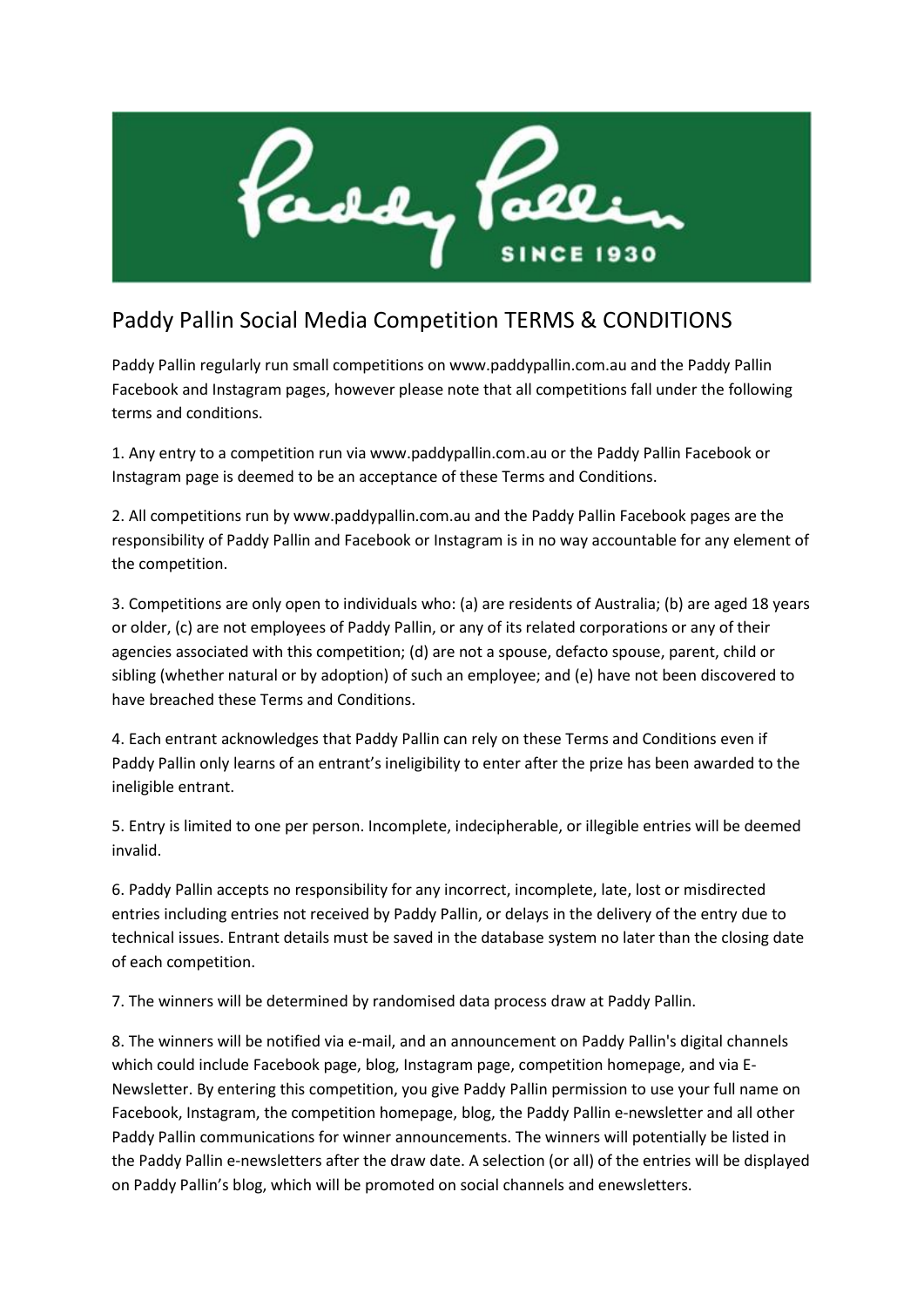9. Where a winner fails to provide their details to Paddy Pallin within 7-days the prizes will be subject to re-draw via random prize draw selection at Paddy Pallin's discretion.

10. Paddy Pallin commits to organising the collection of the prize and/or posting the prize to the winner within two weeks of receiving the winner's postal address.

11. Paddy Pallin's decision is final and no correspondence or communication will be entered into in relation to the selection of the winners or any other aspect of this competition.

12. Value of prize is limited to description in competition post and cannot be exchanged for cash or any other prizing.

13. Paddy Pallin reserves the right to use the entry content for the purpose of future promotions, marketing and publicity purposes including sending electronic messages. Entrants should direct any request to access, update or correct information to Paddy Pallin. All entries become the property of Paddy Pallin[. http://www.paddypallin.com.au/privacy-policy/](http://www.paddypallin.com.au/privacy-policy/)

14. Paddy Pallin reserves the right to remove the competition if for any reason the competition is not capable of running as planned, including without limitation to, infection by computer virus, bugs, tampering, unauthorised intervention, fraud, technical failures or any other causes beyond the control of the Paddy Pallin, which corrupt or affect the administration, security, fairness or integrity or proper conduct of the competition or reputation of this competition, Paddy Pallin reserves the right in its sole discretion to disqualify any individual who tampers with the entry process, or to cancel, terminate, modify or suspend the competition.

15. Paddy Pallin reserves the right, at any time, to verify the validity of entries and entrants (including an entrant's identity, age and place of residence) and to disqualify any entrant whose entry is not in accordance with these Terms and Conditions or who otherwise tampers with the entry process.

Authorised under NSW Permit number: LTPM/19/04814

## TIMING:

The campaign period is 19:00 AEST 18 September 2019 until 23:59 AEST 13 October 2019.

## SELECTION OF WINNERS:

The winners will be drawn randomly from all entrants by 15 October 2019 by 3:00pm AEST at Paddy Pallin. The winners will be notified by email by 5:00pm AEST on 15 October 2019 via the email provided on the contest entry page. The Paddy Pallin Team may choose to announce the winners on the Paddy Pallin Facebook or Instagram page and e-newsletter following the selection.

#### REDRAW:

If the prize is not claimed by the initial winner by 22 October 2019 at 5:00pm AEST via email response, the prize will be redrawn. The winner will be drawn randomly from all entrants on 23 October 2019 at 10:00am AEST at Paddy Pallin. The winner will be notified by email by 5:00pm AEST on 24 October 2019.